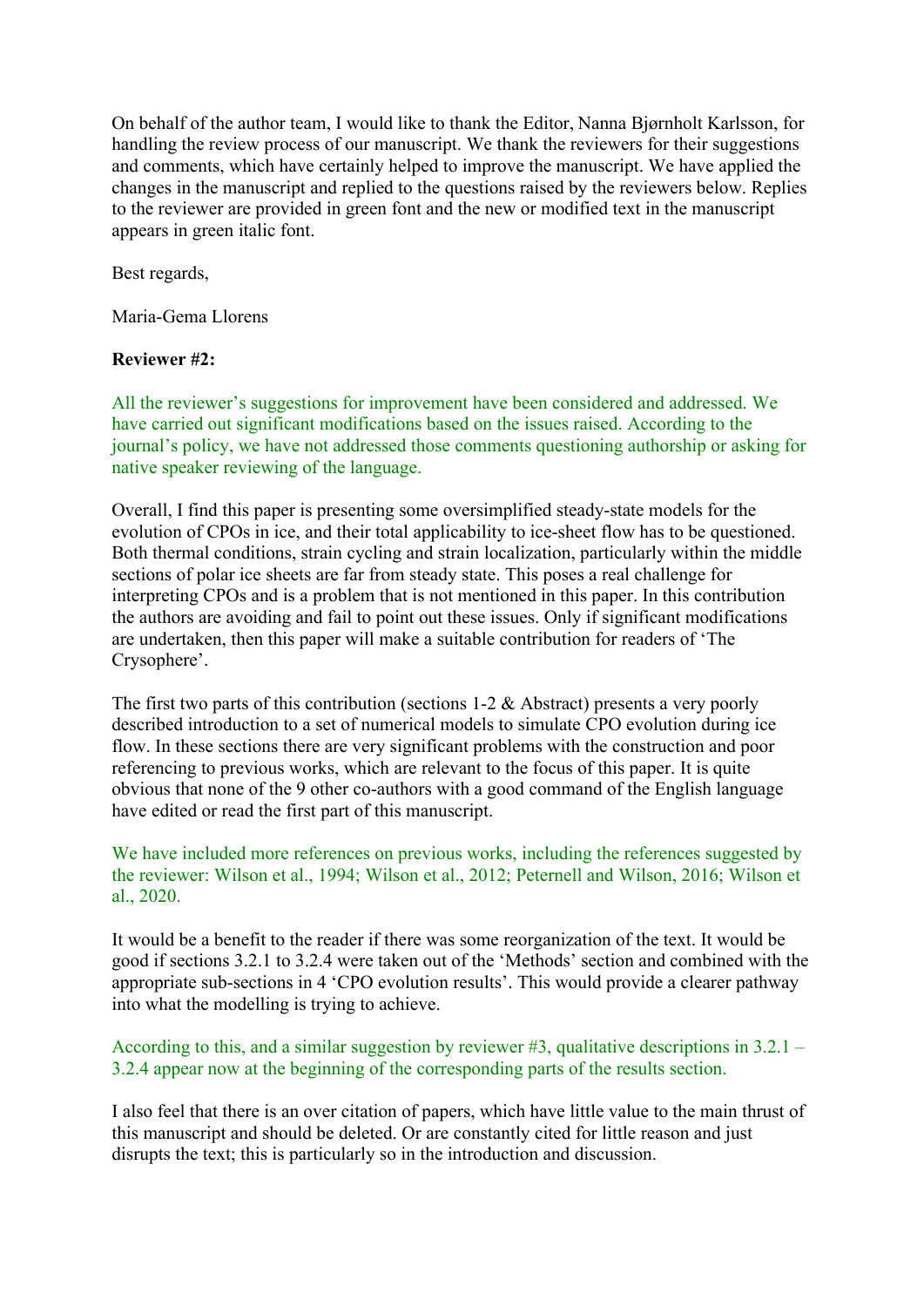On the one hand, the reviewer considers that some references in the introduction are overcited, and we should delete references. But on the other hand, this comment contradicts the previous request "*In these sections (introduction) there are poor referencing to previous work*". Now, with all the Wilson references included in the text, we hope that this issue is satisfied.

In its present state, portions of this paper need some major rewriting and possible rearrangements. I feel the authors could modify their figures to reduce the magnitude of strains displayed, as these strains are not what is encountered in the majority of natural ice streams because the strain is competing with recrystallization and basal processes.

As explained before, we found that dynamic recrystallization (DRX) does not have a firstorder effect on CPO. We found that the deformation geometry dominates CPO evolution. Strain is a different entity than DRX. DRX cannot compete with strain, but only with the effect of strain on the microstructure or CPO. According to the suggestion by reviewer #1, the manuscript now includes a new section "6. *Model limitations*", where the influence of *DRX* in our model is discussed (see reply to reviewer #1 question)

### **Title page & authorship:**

The 'Title page" shows 10 contributing authors. It appears Llorens may have been the sole author for parts of this paper and that this version of the manuscript has not been thoroughly scrutinized by all her co-workers.

This is an offensive comment, and we are not replying to it. This has been discussed with the editor.

In fact, this co-authorship issue should accord with the Vancouver protocol: (http://www.icmje.org/recommendations/browse/roles-and-responsibilities/defining-the-roleof-authors-and-contributors.html). An author must have - Made substantial contributions to the conception or design of the work; or the acquisition, analysis, or interpretation of data for the work; AND - Been involved in drafting the work or revising it critically for important intellectual content; AND - Provided final approval of the version to be published; AND - Agreed to be accountable for all aspects of the work in ensuring that questions related to the accuracy or integrity of any part of the work are appropriately investigated and resolved. Hence if these co-workers have not had input into this version of the paper (the AND), then many of these contributors should be listed in the acknowledgements and not cited as authors.

This is an offensive comment, and we are not replying to it. This has been discussed with the editor.

In the Title, some of the wording (e.g., **changes in ice-sheet flow)** seems inappropriate as the manuscript is more about **strain regimes**. Do the authors want to change the title?

Many thanks for this suggestion. We agree that the title of the manuscript should be changed. We consider that *deformation* is more appropriated than *strain*, because strain is a reference to the symmetric part of the deformation. And in this work, we also perform simulations in simple shear conditions, which implies vorticity or asymmetric part of the tensor.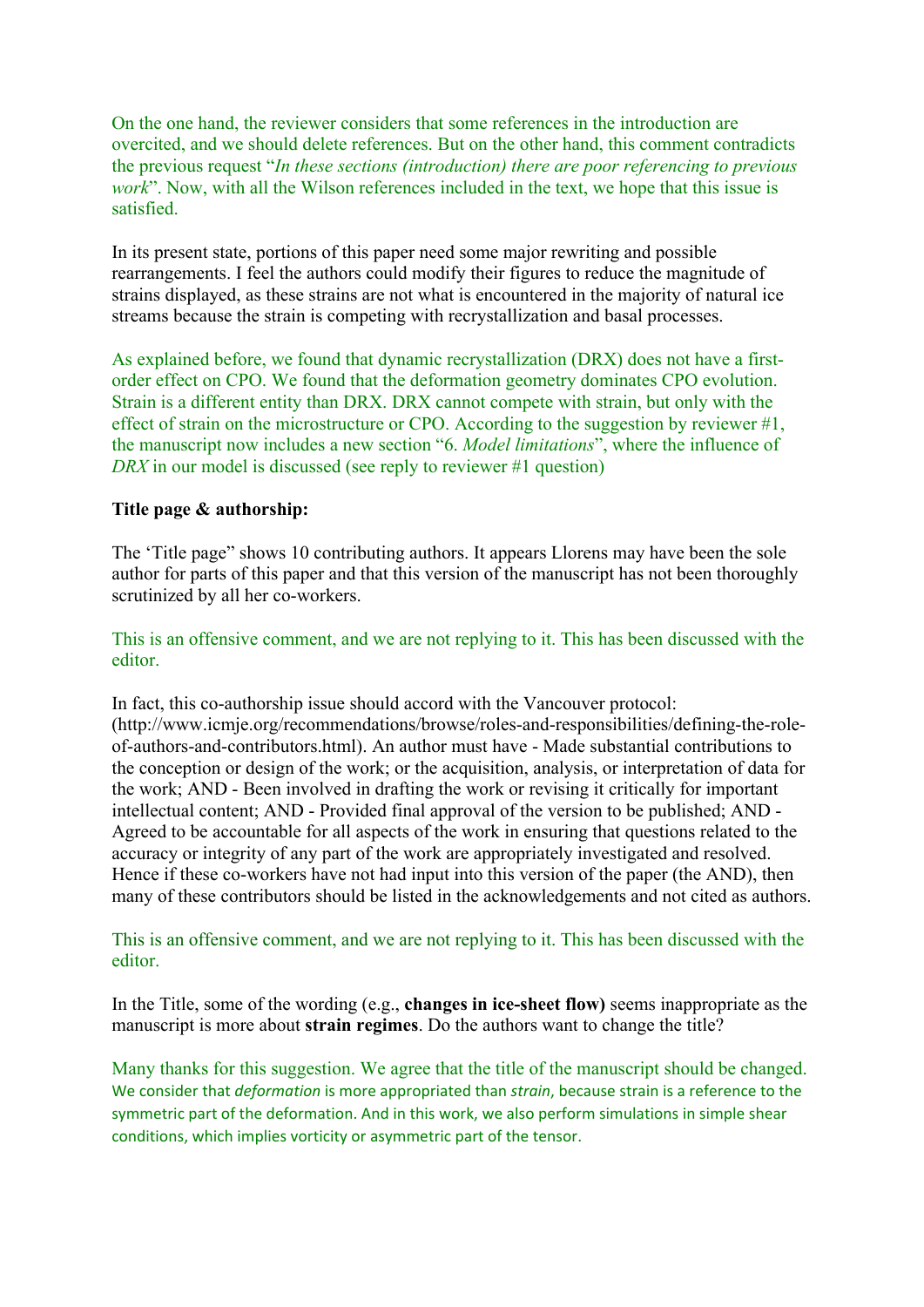According to this, we have modified it to *"Can changes in deformation regimes be inferred from crystallographic preferred orientations in polar ice?"*

### **Abstract:**

This is terribly written and has absolutely no appeal for a reader. The authors don't tell us the type of CPOs developed and fail to explain the changes in the CPOs. They say they are looking at "influence of ice deformation history" during the creep of ice. Well there are other changes in the deformation history that are identified by Peternell & Wilson (2016), processes which are not even mentioned in the current paper. The Abstract needs to be restructured.

Peternell and Wilson discussed the effect of strain rate variations, or non-steady state deformation, on the microstructure by the observed *DRX* processes. Accordingly, this is not a crucial paper regarding the approach used in our manuscript. We do not feel that the abstract was that terrible or should be totally restructured because of a previous publication by the reviewer, which only marginally relevant to our steady-state conditions and without *DRX*. However, in the revised version of the manuscript we now mention this paper as previous work related to the overall topic exposed here.

### **Introduction:**

The first sentence is quite irrelevant to this paper and is essentially the same as Llorens et al. (2016). Again, the following sentence does not reflect the real focus of the paper. The following description does not highlight a problem that will be tackled in this manuscript. Instead it is an incredibly poor introduction to the activation of slip systems in ice and relationship to CPOs. Also get rid of all references to sea level changes – they are not relevant to this paper (e.g., Nerem, Golledge). Other references e.g. Katayama & Karato; and non-scientific articles such as Alley & Joughin should be deleted.

The study of ice rheology has the ultimate aim of understanding ice-sheet flow, and thus its discharge to the ocean and impact on sea level rise. We consider that this aspect has to be pointed out in the paper in the general introduction because it has a direct implication for societal challenges. This is currently just mentioned in two sentences, including two general references (which only represent 9% of the introduction).

On the other hand, the activation of slip systems and CPO's, that the referee thinks that it is poorly explained, takes 39 lines (lines 45-84), which represents the 74% of the introduction.

We agree that Alley and Joughin reference was not appropriate, and we have replaced it to Alley (1998) following the reviewer's recommendation.

Line 74: It is inappropriate to say "Durham et al., 1983 and many others". Here you should properly cite previous experimental studies – "not many others". I should point out Wilson & Peternell (2012) did describe experiments with a pre-existing CPO.

## See the reply to the following question.

Lines 71-80: This is an extremely poorly written and referenced section on previous ice experiments. The reference to Gao & Jacka should be deleted as this was a poorly designed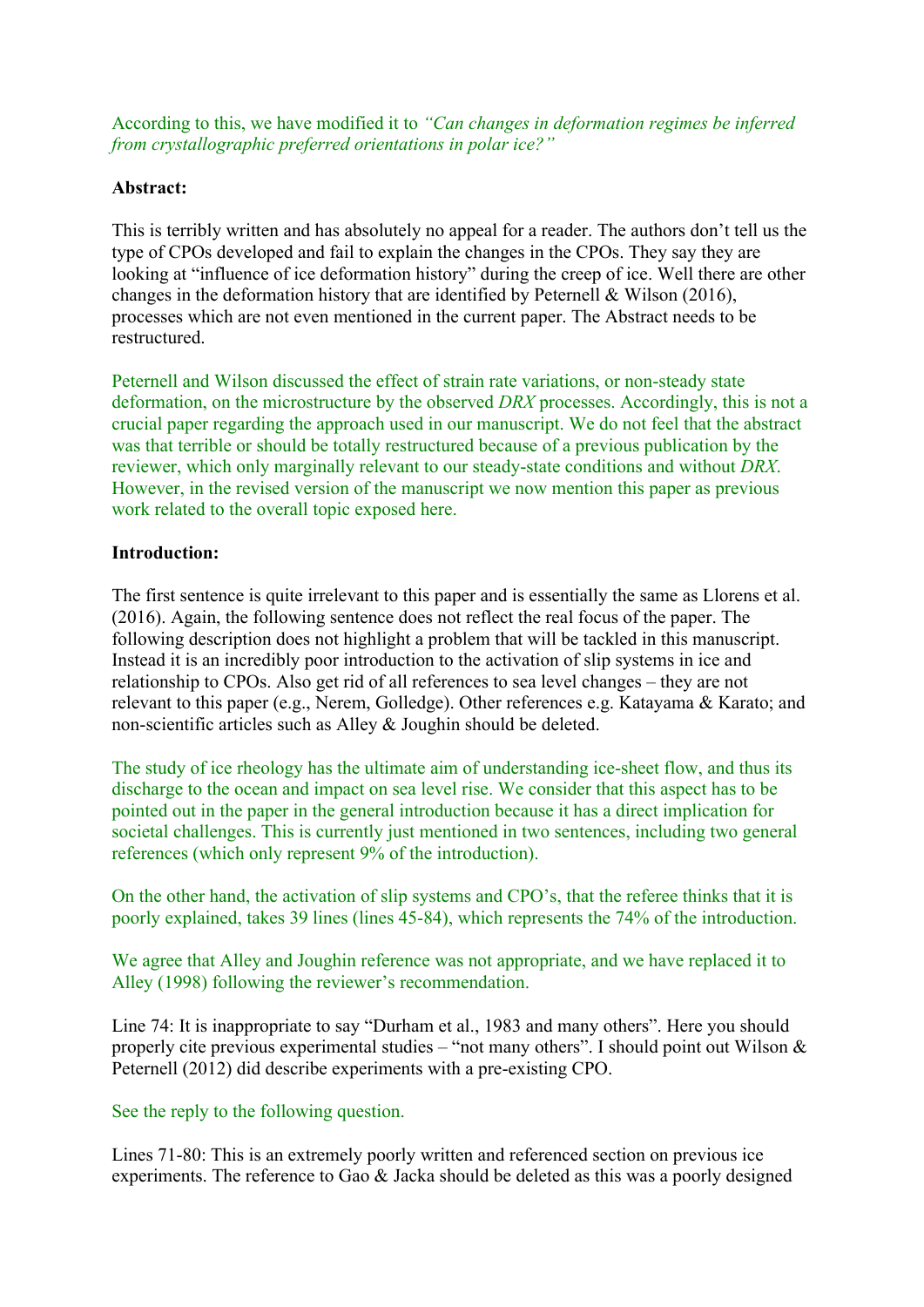set of experiments that go to very low strains. There are many more applicable and recent experiments that should have been referenced see Jacka & Li (2000), Wilson et al. (2020) + Fan et. al (2021) and references therein.

We have modified the references in this paragraph according to this and the previous suggestion, including all the references by the reviewer: *"Experimental studies have utilised ice to understand how CPOs develop and evolve under deformation (see Kamb et al., 1972; Wilson, 1982; Jacka and Macagnan, 1984, Wilson and Peternell, 2012; Budd et al., 2013; Montagnat et al., 2015; Vaughan et al., 2017, Fan et al., 2020). Most studies by far use bulk isotropic ice (i.e., with a random CPO) that is then subjected to a single deformation event. Due to the limitations of laboratory deformation experiments, to our knowledge only a few studies have used polar ice samples starting with a pre-existing CPO. Moreover, most of such studies focused on vertical uniaxial compression of samples with a pre-existing CPO that was formed by vertical compression (resulting in a c-axis cluster or cone) (Azuma and Higashi, 1984; Dahl-Jensen et al., 1997, Castelnau et al., 1998, Jacka and Li, 2000, Fan et al., 2020).*

Lines 84-100: Again, a poorly referenced section on numerical models applicable to ice that does not elaborate on the different types of models. There are small strain models such as Wilson & Zhang (1994) and references therein, and other higher strain model studies that may be worth citing.

We have included more references of numerical modelling of ice according to this comment. However, we think that we should here cite only references to the state of the art on numerical modelling, so we will not include Wilson and Zhang (1994). The paragraph now includes Montagnat et al. (2011) and Llorens et al. (2017, 2020).

Line 89-90: Surely, we don't need all the self-referencing to the Llorens papers and the Piazolo et al. 2019 paper as these are more about recrystallization microstructures than CPO development. These references are really not necessary here or elsewhere in the following text.

Llorens et al., papers focus both recrystallisation microstructures and CPO development. However, we have moved these references to the previous paragraph (see reply above), but we have kept Montagnat et al. (2014b) and Piazolo et al. (2019) because we consider them two relevant review papers referring to numerical modelling of polycrystalline ice.

## **2. Flow regime:**

I have an issue with this section as I do not believe this text or Figure 1 have been constrained by a clear description and appropriate references to what happens in a longitudinal section through an ice stream. I would suggest the authors look at the paper of Donoghue and Jacka (2009) and references therein. With a proper literature search the authors will find there are also other papers o longitudinal strain and shear stresses in ice sheets that need to be consulted. Also, Z is normally not vertical.

Z is now shown as the vertical axis. See comments below.

Line 111: Why not state at the onset what your different examples are?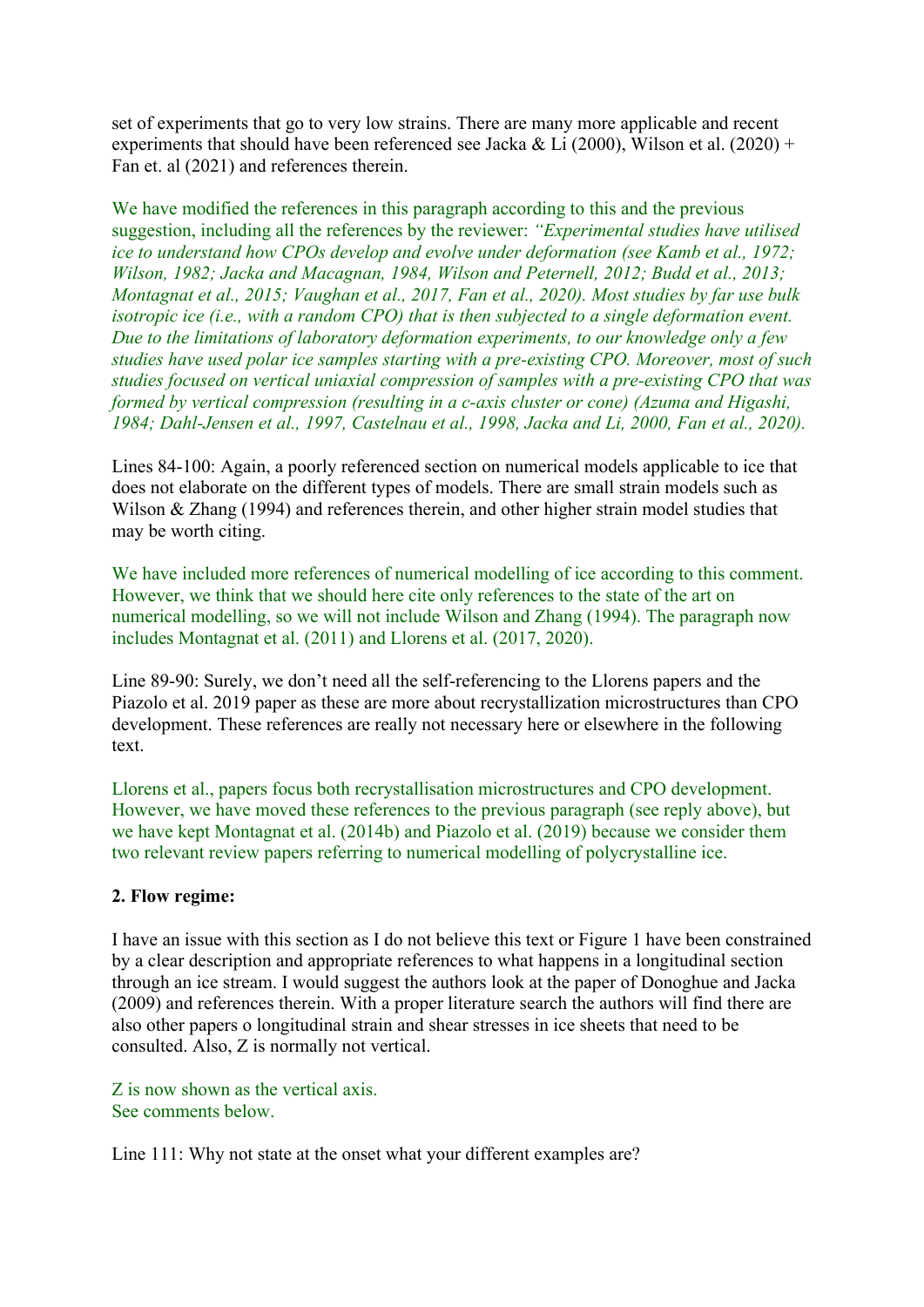Line 111 has been moved to the end of the paragraph, and the description of the considered deformation regimes is now at the beginning of the paragraph.

There is no clear description of the type of CPOs identified in these different regimes. Is it possible to summarise what is found in nature?

We have included in this section the CPO description from natural observation at different regimes in this chapter 2:

- *"Observations from ice core natural samples at these domains, range from a vertical single maximum to a vertical girdle (Montagnat et al., 2012; Weikusat et al., 2017)"*
- *"In depth, observations from ice cores indicate a vertical single maximum."*
- *"Inside a glacier, ice stream or in a flank flow (Voigt, 2017), flow acceleration may dominate, resulting in extension along the flow direction (zone III in Fig. 1a), observed by a vertical girdle in ice core samples (Voigth, 2017)"*

Line 136: the references to Yong, LeDoux, Lutz are not needed here as they are cited again on line 253.

## Removed.

Lines 137-139: should be in figure caption.

## Moved to figure caption.

Figure 1: This is a very much oversimplified diagram, it is probably worth the authors reading Donoghue and Jacka's (2009) description of the changes along a flow line. We all know there are localized zones of high shear strains in any ice stream (e.g. Thwaites et al. (1984) as such can this diagram be made more realistic. The caption lacks any description of what XYZ stand for and what are the broad arrows on the boxes stand for? I don't follow the changes from regime II to III? I can't see a vertical shear plane in regime IV? Why is Z vertical? We normally consider vertical flattening at the upper levels of ice sheets with the ice deforming mainly by compression along the vertical direction.

In the revised version, the figure caption now includes the description of the xyz coordinates. We have modified the sketch of regime IV to indicate the vertical shear plane. The *z*coordinate is now the vertical. This is a simplified diagram, as explained in the text. In order to transfer simulations conditions, we think we need these simplifications here. Of course, we agree, that more complex scenarios can occur in nature, e.g. in small ice caps, but this goes beyond the scope of this contribution. However, according to this comment and also from reviewer #3, we have now more clearly stated in the text that the applied velocity gradient fields applied are assumptions.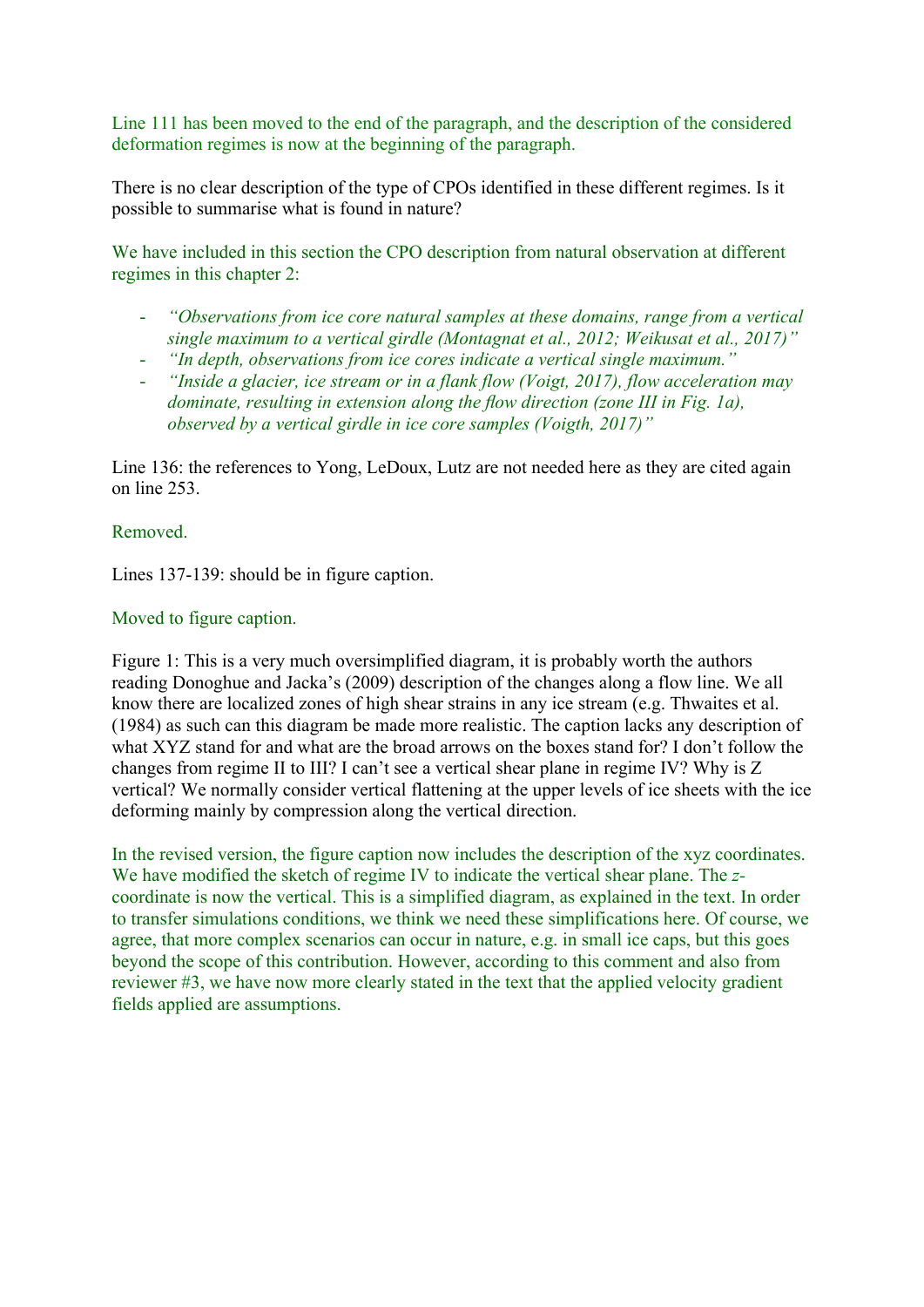

### **3. Methods:**

Lines 140-153: Could this be shortened as there is major overlap with Llorens et al. (2016a)?

We have shortened this paragraph by removing the following sentence: "*ELLE has been successfully used for the simulation of a variety of studies of rock microstructure evolution during deformation and metamorphism (see Piazolo et al., 2019)."*

Line 170: Up to now there has been no discussion of three slip systems.

We believe this line to be the appropriate place to explain the slip systems considered in our simulations.

Line 195: Remove {brackets} and replace with (0001). This comment applies to figures 2 to 6. I see that in other papers by Llorens et al. that there is also a use of  $\{\}$  for (0001). Crystallographers use these {} brackets where there are multiple axes and not the unique 0001 axis, hence I would suggest using (). The only justification of using {} would be if you are describing a collection of diffraction reflections  $(001) + (002) + (003)$ .

Point taken. We have corrected the notation in the whole manuscript.

Table 1; Where does the strain rate come from in caption? There is no discussion of this in the text.

We have removed the strain rate from the figure caption, as now the approximately time to destroy a fabric is calculated and included in the text, assuming the natural strain rates for every ice-sheet domain (see reply to reviewer #1).

Table 2: The caption is extremely poor and needs to be expanded. A series of ice cores and examples are provided in table, but there is no documentation or reference as to who have described these examples.

The caption has now been extended including the references to the ice cores: *"Table 2. Deformation regimes applied to the different series of numerical simulations, including idealised deformation regimes in drill cores and examples. References of ice core*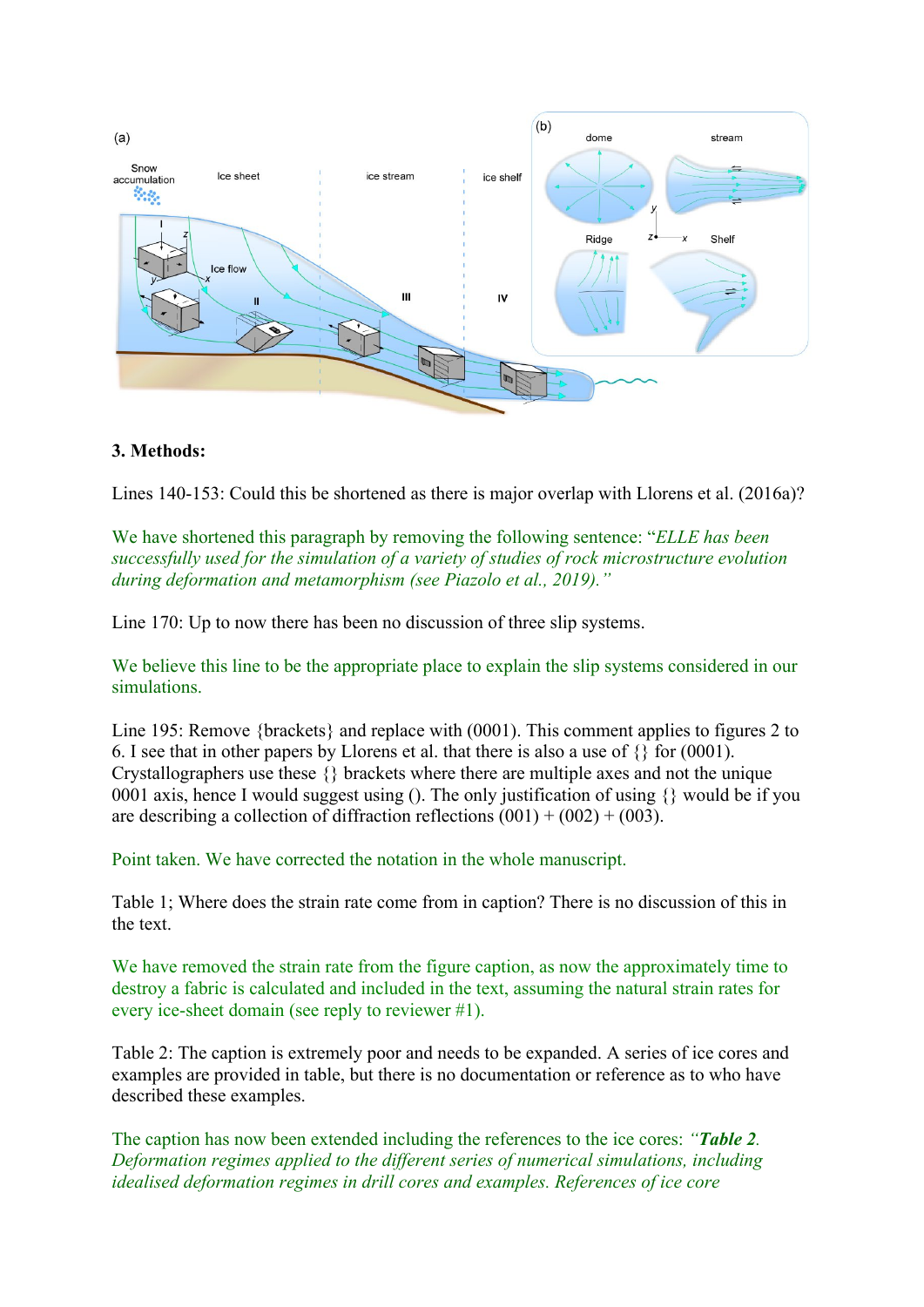*description: GRIP (Thorsteinsson et al., 1997), GISP2 (Gow et al., 1997), Dome C (Durand et al., 2007), Dome F (Azuma et al., 1999), Talos Dome (Montagnat et al., 2012), NorthGrip (Faria et al., 2014); EDML (Weikusat et al., 2017), NEEM (Montagnat et al., 2014a), Vostok (Lipenkov et al., 1998)"*

Also  $(\epsilon 1=0.92)$  is specified but there is no explanation as to what  $\epsilon 1$  is here or in previous text. In fact, the authors should justify why such high strains are used for an average ice stream.

In our simulations, at  $\varepsilon_1=0.92$ , the microstructure develops an approximately 80% of endmember CPO (P or G). We consider that it fits with reaching the "secondary creep" quasi steady state in deformation tests at ca. 1% (Bud & Jacka, Treverrow).

The different modelling scenarios discussed in section 3.2 are well written and are good summaries. However, it would be better if they were linked to the description of the results.

According to this, and a similar suggestion by reviewer #3, we have merged sections 3 and 4. Qualitative descriptions in  $3.2.1 - 3.2.4$  appear now at the beginning of the corresponding parts of the results section.

#### **4. CPO evolution results:**

Why not take sections 3.2.1 to 3.2.4 out of the 'Methods' section and combined with the appropriate sub-sections here? It would improve the readability of the manuscript.

According to this comment, and a similar comment by reviewer #3, we have extended the description of the methods in section 3 and moved sections from 3.2.1 to 3.2.4 to section 4. Results. See reply above.

Figures 3, 4, 5: Again, in this figure and caption why is (0001) put in brackets? On Line 277: "y(red)"? It is not clear how the red associated with '*y'* 

Brackets are corrected in the whole manuscript (see reply above). It is a mistake; it should indicate *black* instead of *red* in the text.

The results in these sections are well presented and it is obvious that some authors other than Llorens may have input into writing these sections. I then ask myself, who was not involved and is there justification for them being co-authors on this manuscript?

This is a very inappropriate comment, and we are not replying to it following the editor's recommendation.

My major concern here is all the models have been run to very high strains which are really quite unrealistic for the majority of ice streams where transported ice (with a pre-existing CPO) is piggy-backed on basal ice that is undergoing extensive recrystallization and is in a higher stressed environment.

This issue was already addressed in our answer to reviewer #1. Clearly, when a volume of ice is piggy-backed, it does not experience a change of flow regime, or at least not one that reaches any significant strain.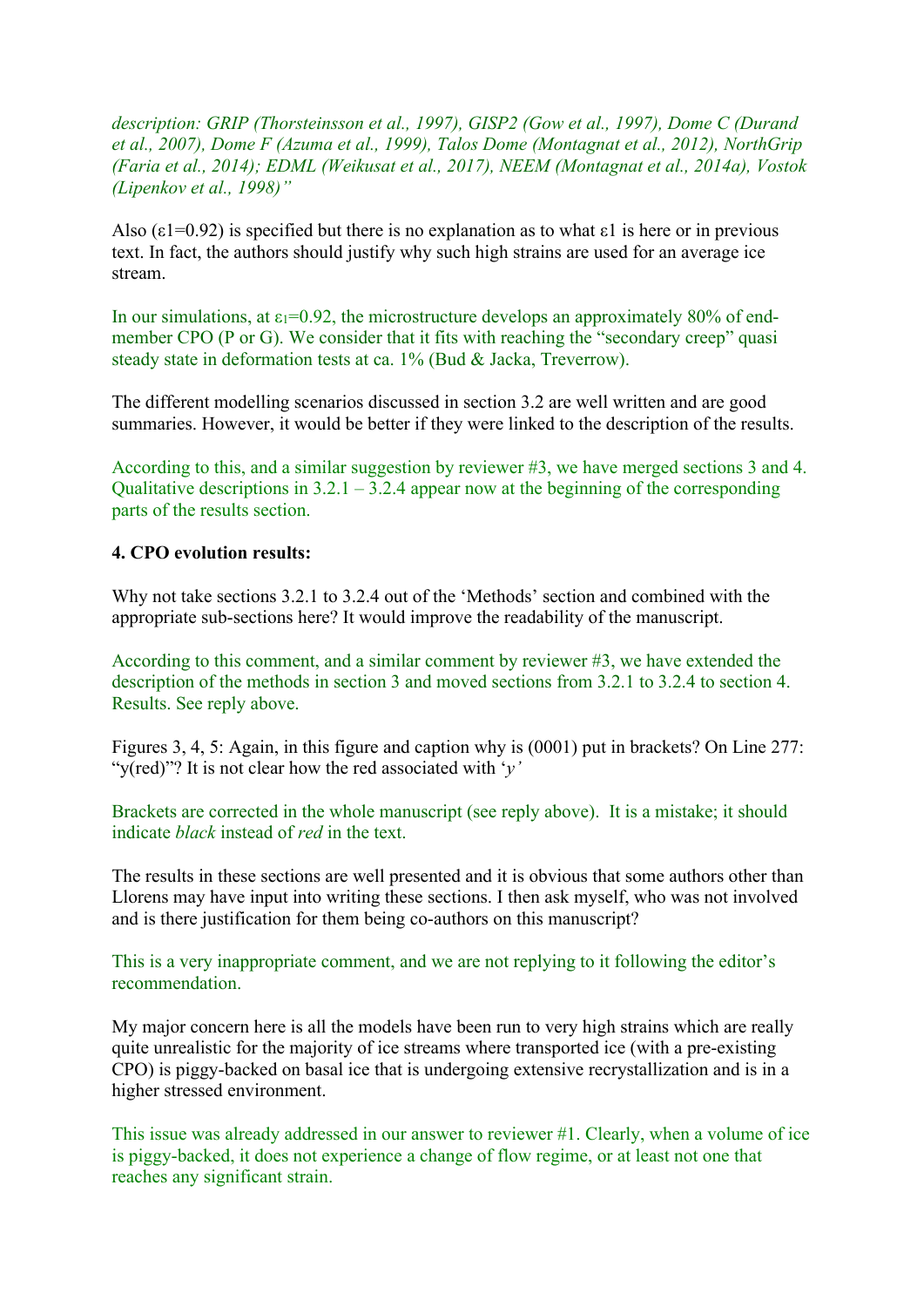#### **5. Discussion:**

The introduction to this section is poorly written and is very biased as to which literature the authors quote regarding previous experimental and numerical simulations. There are constant strain rate ice experiments described by Peternell & Wilson (2016; e.g.Fig.3) up to 20% shortening or 0.2 natural strain, which clearly replicate the pattern produced in the PGR diagrams described in this paper. A comparison to such experiments could be made.

We have included the reference to Peternell and Wilson in the discussion between experiments and simulation results.

The authors need to remove FSE, FSA & ISA from text and figures (e.g. Fig. 7). In fact, it may incorrect to say FSA are finite stretching axes, then why is Z a shortening axis? The reference to Passchier (1990) is not warranted as such axes were described well before him.

We do agree that these abbreviations may appear confusing to readers that are not used to this terminology. Therefore, these are now explicitly written throughout the text. It is customary in geology to denote the finite stretching axes, which are the principal axes of the finite strain ellipsoid by *X*, *Y*, and *Z*, from longest to shortest. The *Z*-axes (capital) is this the direction of maximum finite shortening, as is explained in the text. The *Z*-axis is not the same as the zaxis (lower case) of the coordinate system. By writing out the terms in full, we think there should be no confusion.

Lines 390-405: Can I suggest you also consult Wilson et al. (2020) as there are aspects in this paper and references therein that have been overlooked by the current authors. I feel this whole section on comparison to the CPOs in natural ice needs a lot of rewriting.

Our simulations do not include DRX, as explained in several replies above (it is now explained in the manuscript in chapter 6. Model limitations). Wilson et al., 2020 address the influence of temperature and strain-rate (i.e. DRX) on ice deformation. However, we have included this reference in the text as a general reference for ice deformation experiments.

Line 405: Delete "plausible scenarios". They are not plausible as you don't consider the processes of strain cycling as described in Peternell & Wilson (2016) and the effect of temperature.

We are not considering DRX or variations in strain rate, as Peternell and Wilson did. Addressing this issue, we have included a new section *6. Model limitations* (see reply to reviewer #1).

Line 410: Delete "(i.e., long…FSE)" also delete FSE on lines 433, 435, 462, 463 etc

## See reply above.

Line 418: Do you need to have all these references?

Yes, we do.

Line 458: What is "it" – correct English.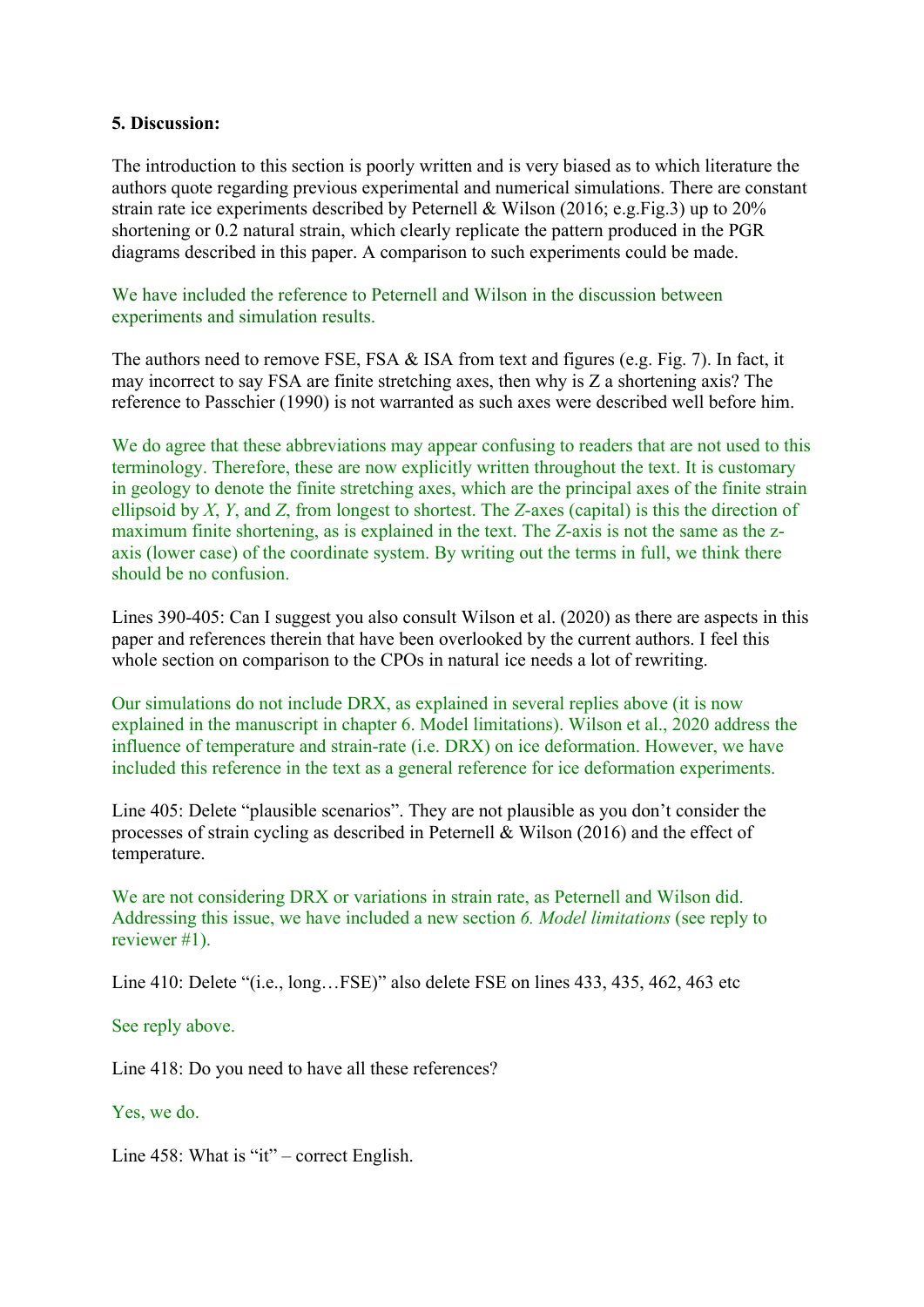### There is no "it" in line 458.

Overall, I find this discussion section is very biased and the authors should have some statements as to the complication observed in nature and why their transitions in CPOs are difficult to establish in natural ice masses.

The reviewer acknowledged in his comments that volumes of ice may experience changes in their flow regime, as investigated in this paper, and by others. The reviewer did not provide any arguments why transitions in CPO are difficult to establish in nature. We see no reason to address this comment.

## **Figure 8:**

The caption here needs further expansion  $-$  it is not clear what this diagram is really telling us. Why not remove some of the text (lies 440-450) and put this in caption. What does the vertical dashed line represent?

The figure caption has been expanded, including the explanation of the vertical dashed line: *"Evolution of the relative activities of basal, pyramidal and prismatic slip systems during deformation for all series presented, calculated from Equation (1). Transition of deformation regimes are marked with a vertical dashed line. In the A, B and D series, the second flow regime produces a prominent increase in basal slip, while the pyramidal slip system activity is reduced. However, in series C the basal activity remains constant, and the prismatic slip is increased"*

# **Figure 9:**

This is an oversimplified conceptual diagram lacking a lot of detail. It should better show where the areas pure shear vs simple shear, indicate any temperature gradient, hence areas of annealing and zones of higher shear stress. The caption is far too brief and there is no clear indication of what figure B stands for, nor is this referred to it in the text?

It is irrelevant indicate the temperature gradient, as we are not considering temperature variations in our approach (*DRX* processes are not included in the models).

On the other hand, we disagree with the suggestion to modify this figure, because the reviewer finds it as an *oversimplification*. In agreement with reviewer #1 we consider that this figure does not need modifications. As reviewer #1 correctly interpreted, the purpose of this figure is to summarise the results of this work for a broad audience in a simple and understandable way. Reviewer #1 says: *The figures are exceptionally well done (Figure 9 in particular could be used to teach good science communicatio*

Overall this discussion section is very disappointing as these results really need to be compare to real scenarios, e.g. Donoghue and Jacka's (2009). In addition, limitations to the application of the models should also be highlighted.

According to this suggestion, and a similar suggestion by reviewer #1, we have included the new section "*6. Model limitations"* (see reply to reviewer #1).

## **6. Conclusions:**